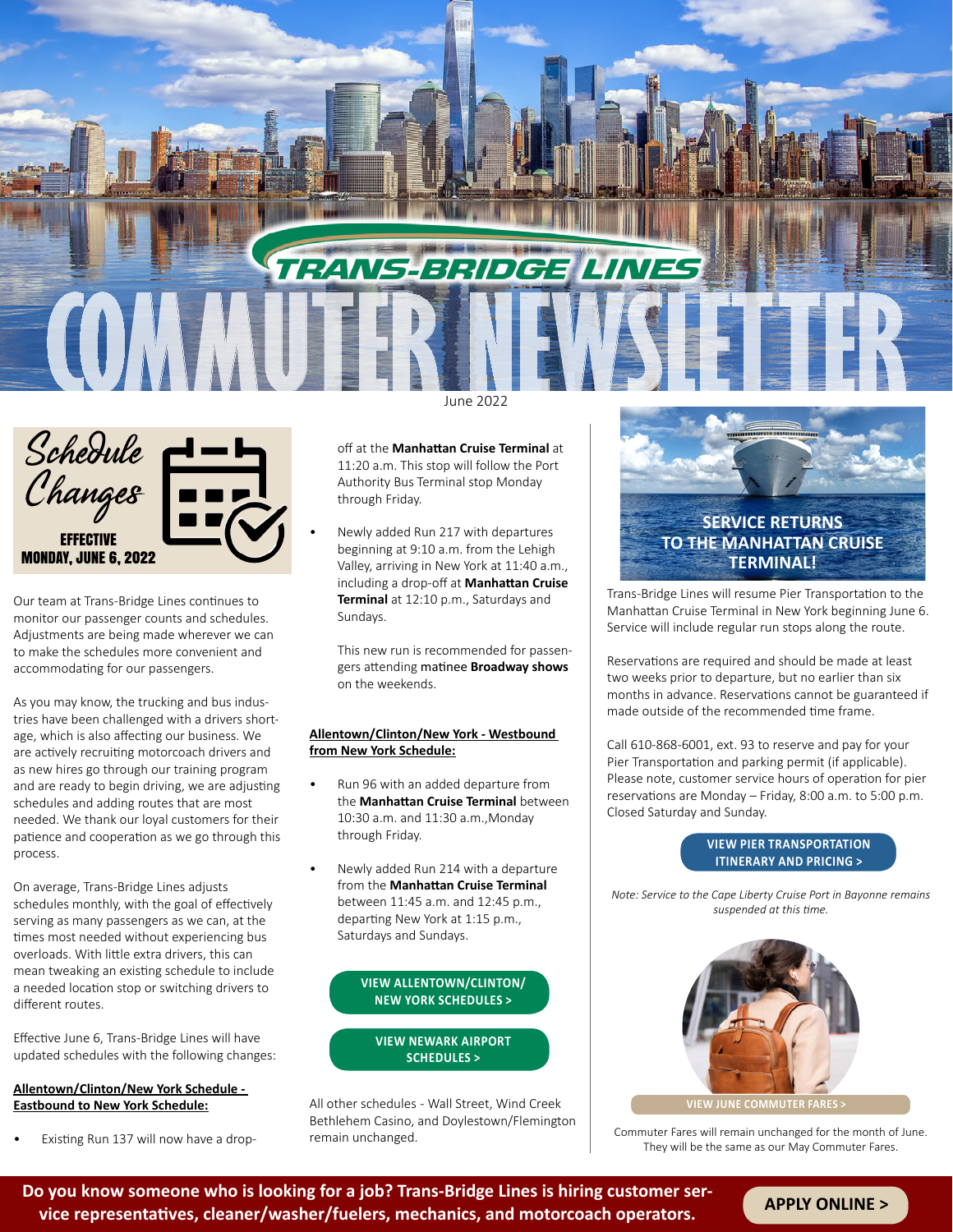

## **SUNDAY, JUNE 19, 2022**

Best wishes to everyone who acts as a father-figure and role model for the children in their lives. Have a great day!

## Nutrition tips for a healthy summer

- Drink green tea instead of sweet tea. Green tea has a natural component that helps speed up your metabolism!
- Eat seafood. Summer is the perfect time to purchase fresh fish from your grocer. Low in calories, high in protein, and ready to grill; salmon, tuna, lobster, and claims make a tasty lunch or dinner.
- Eat breakfast. Your body runs on fumes until you eat your first meal of the day. Eating breakfast kicks your body into high gear and gives you energy for the day.
- Fruits and veggies. Support local farmers by shopping at farmer's markets. Summer is a great time to buy fresh produce that is plentiful, comes in many varieties, and is loaded with vitamins that your body

include in recipes. Click **[HERE](https://www.feastingathome.com/15-farmers-market-recipes/)** for ideas.



# When Drivers Call Off ...

Occasionally drivers call off at the last moment and our dispatchers must make the most logical arrangements to accommodate all passengers as quicly as possible.

If there is enough notice, we may be able to call another driver to cover the run. However, with our current drivers shortage it can be a challenge to find coverage. This can result in combined runs to operate to all stops. This means stops may be added to other routes and cause delays.

Although we do not prefer to make these changes, as we know they are inconvenient, please understand that we must make decisions that enable us to serve all passengers to the best of our abilities.

Thank you for your cooperation.

# *Can I Open the Windows on a Motorcoach?*

Compared to a city bus and a school bus, motorcoaches are much quieter inside and definitely offer a much smoother ride. The seats are more comfortable and, of course, there are restrooms on board.

One thing you can't do is open the windows. Here's why ...

#### Keeping it cool

From the 1950s through the '70s, long-haul motorcoaches were built with windows that could be opened. That was the only way to keep a bus cool when traveling on warm days. After coaches started being equipped with modern heating, ventilation and air conditioning systems, otherwise known as HVAC systems, coach manufacturers started designing motorcoaches with windows that don't open.

So why is that? ...

Safety is the obvious answer. Motorcoaches today are much larger, with the ability to carry many more passengers and travel at higher speeds in comparison to their predecessors from back in the '50s and '60s.

With more passengers on board, sitting much higher above the ground due to the vehicles' larger size, it just makes sense that windows that open are a liability during transit.

Reminder



Motorcoaches are designed for comfort. We can all agree that it's one of the most comfortable ways to travel long distances, especially if you are traveling as a group. Much of that comfort depends on the HVAC systems onboard.

What most people don't realize is that the HVAC system on a coach is always running when the bus is running. Coaches were just not designed to operate without HVAC.

Most of the passenger-side windows on motorcoaches actually can be opened to be used as an emergency exit. By lifting the sidebars of some of these windows, the window bottom becomes unlatched from the side of the bus, allowing the window to swing outward. These windows are pretty fragile when they are opened like this. It's solely for emergencies and not meant to be opened while the coach is in motion. As a matter of fact, it's a U.S. Department of Transportation violation to have these windows open while the bus is in motion.



Bus ticket sales are cashless at Lehigh Valley International Airport. The airport began a cashless operation effective May 1, and no longer accepts cash transactions for Trans-Bridge Lines tickets. All purchases must be made with a credit or debit card.

For individuals who do not have debit or credit cards, you may purchase your tickets with cash at our main office at 2012 Industrial Drive, Bethlehem, just off Schoenersville Road. This location is less than one mile from the airport.

Thank you for your cooperation.





[@TransBridgeLines](https://www.facebook.com/TransBridgeLines) [@TransBridgeBus](https://twitter.com/TransBridgeBus) [Trans-Bridge Lines, Inc.](https://www.linkedin.com/company/trans-bridge-lines-inc-) Webmaster@transbridgelines.com